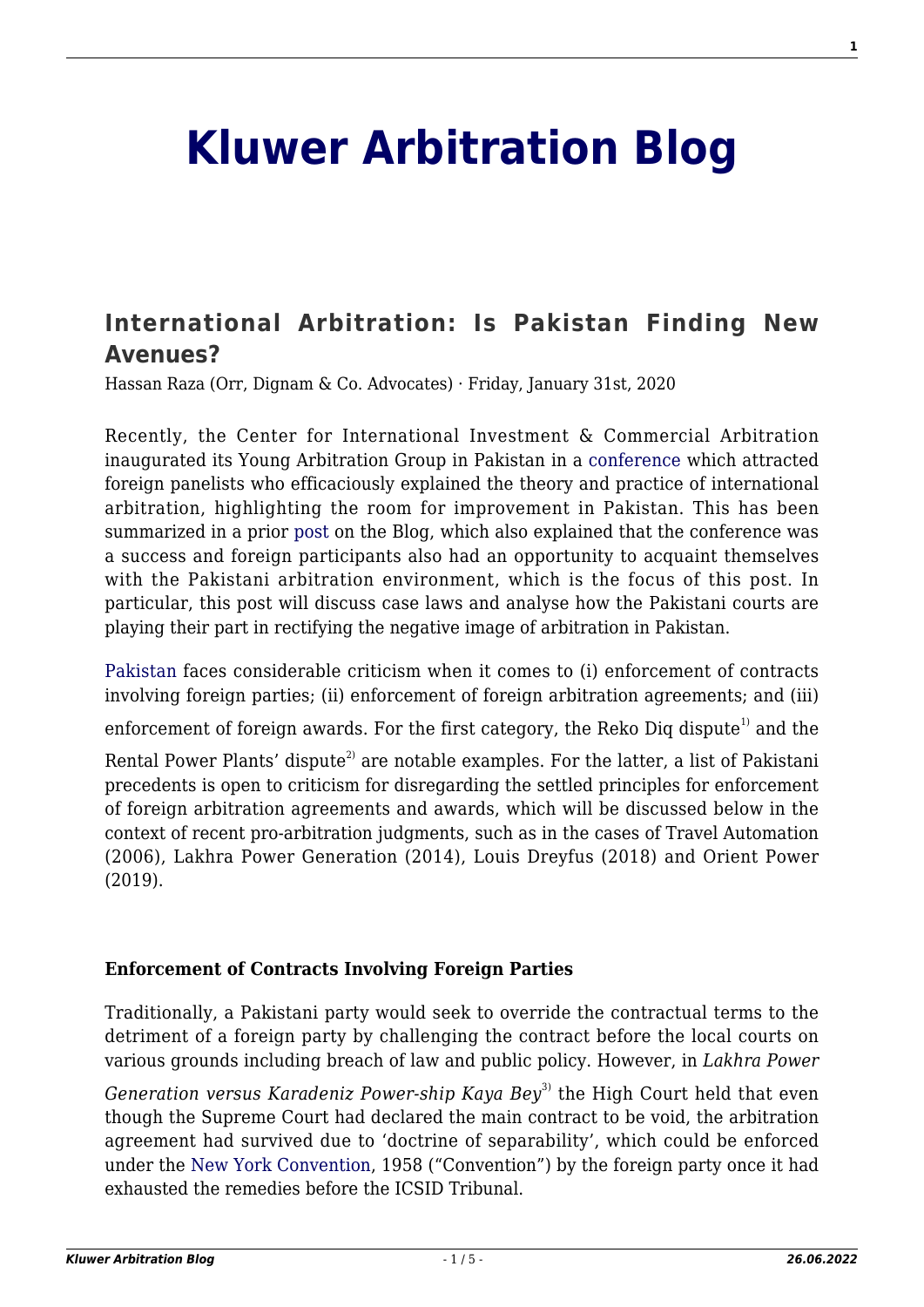Likewise, in *Louis Dreyfus Commodities versus Acro Textile Mills* (PLD 2018 Lahore 597), the High Court refused to accept the award debtor's challenge to the arbitration agreement, and the award, on the basis that Articles II and IV of the Convention cannot be intertwined with any grounds under Article V to enhance the grounds of challenge to the award. The Court also declared the agreements to be valid under Article V(1)(a) after: (i) confirming ownership of the award debtor's email address which was used to negotiate the agreements and appoint an arbitrator; and (ii) drawing in-court comparison of the award debtor's signature to resolve the question of execution of agreements.

### **Enforcement of Foreign Arbitration Agreements**

Foreign arbitration agreements have also been disregarded in Pakistan for reasons

including forum non-convenience and preference to domestic special law<sup>4</sup>. But in *Travel Automation versus Abacus International* (2006 CLD 497) enforcement of arbitration agreements was confined to Article II of the Convention and detached from local arbitration agreements under Section 34 of the Arbitration Act, 1940 because after the adoption of the Convention, judicial discretions were extinguished and confined to Article II of the Convention. This position has been upheld by the Pakistan

Courts in later judgments $5$ .

At the court of first instance in Pakistan, the author is aware of two matters $^{6}$  (and has represented a client in one) in which the court has summarily rejected suits filed by domestic parties based on lack of proper jurisdiction, as the main contracts included arbitration agreements requiring international arbitration, the result of which would be enforced under the Convention.

## **Enforcement of Foreign Arbitral Awards**

Originally, Pakistan recognized the Convention on the Execution of Foreign Arbitral Awards ("CEFAA") through the Arbitration (Protocol and Convention) Act, 1937 ("1937 Act") which was interpreted by local courts to create discretion for interference with foreign awards. For example, in the judgment of *Yangtze versus Barlas Brothers* (PLD 1960 Supreme Court 573), the Supreme Court declined enforcement of an award passed by the London Court of Arbitration because Pakistan had not recognized the United Kingdom as party to CEFAA. The judgment of *Continental Grains Co. versus Naz Brothers* (1982 CLC 301) followed suit. A further in-depth analysis of this issue can be found in the author's previous [post](http://arbitrationblog.kluwerarbitration.com/2018/04/24/pakistans-dilemma-foreign-arbitrations/) on the Blog, including the misuse of discretion in *Taisei Corporation versus A.M. Construction* (PLD 2012 Lahore 455) ("Taisei Corporation I") which applied the mechanism for enforcement of domestic arbitral awards to foreign awards in disputes where the foreign award was made pursuant to an arbitration agreement that incorporated Pakistan law as the curial law and thus opening foreign awards to objections beyond Article V of the Convention.

**2**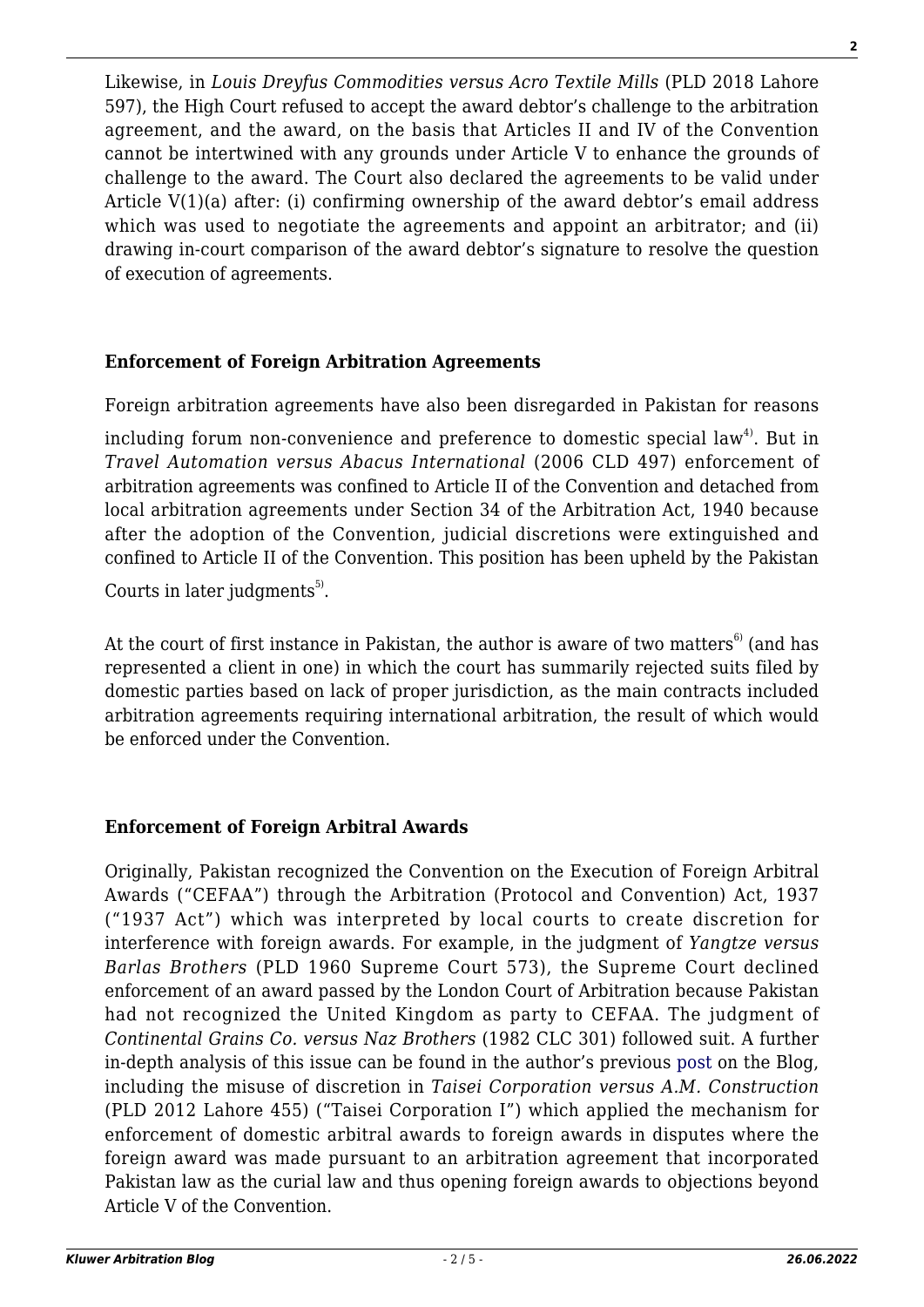This appears to have been modified. First, as explained above in the context of enforcement of contracts, the judgment of *Louis Dreyfus* enforced the foreign arbitral award under the Convention. The Court correctly settled the jurisprudence of the Convention with the help of foreign judicial precedents, and also candidly adopted the UNCITRAL Secretariat Guide on the Convention, both of which conclude that the award creditor has to show prima facie existence of an arbitration agreement on the basis of which the foreign award has been made and the onus is on the award debtor to raise and prove objections under Article V of the Convention. A similar 'proenforcement bias' was offered in the judgment of *Dhanya Agro-Industrial versus Quetta Textile Mills* (2019 CLD 160)*.*

Another aspect that must be highlighted is the development of a strong opinion against challenging foreign awards in the same manner as domestic awards, such as in the case of *Taisei Corporation I*. In *Orient Power Company versus SNGPL* (2019 CLD 1082), where the High Court rejected the interpretation offered in the *Taisei Corporation I* and held that an arbitral award passed in another contracting state would be a foreign award under the Convention irrespective of the fact that the governing law of the arbitration agreement is Pakistan law. The Court also rightly held that *Taisei Corporation I* erroneously relied on an earlier judgment of the Supreme Court in *Hitachi Limited and another versus Rupali Polyester and others* (1998 SCMR 1618), which had been passed under the 1937 Act and CEFAA, both of which are inapplicable (the 1937 Act was repealed with effect from 2005) after the Convention was adopted by Pakistan. Similarly, in another judgment titled *Taisei Corporation versus A.M. Construction* (2018 CLD 2058) (referred to as Taisei Corporation II)*,* the High Court did not subscribe to the earlier interpretation in *Taisei Corporation I.*

#### **Conclusion**

On balance, while there is a need for improvement in Pakistan to align with international standards, in the author's opinion, it appears that commercial judges in Pakistan have discovered a direction to develop the jurisprudence of international arbitration. The three important pillars for any foreign investor, *i.e*. (i) respectability of the terms of the contracts, (ii) recognition and (iii) enforcement of foreign arbitration agreements, and of awards, appear to be set into motion by aligning judicial precedents with correct interpretation of laws and appreciating international trends in an attempt to reposes trust by the foreign investors in Pakistan. The legal fraternity will increasingly be required to display high quality commercial aptitude and, where judges are involved, they must further ensure their independence in legal analysis. Simultaneously, Pakistan also needs more commercial judges to timely and effectively adjudicate matters involving international parties. In the coming years, the author hopes the international parties would be more receptive to doing business in Pakistan, which in turn, should develop the scope for effective international dispute resolution in Pakistan.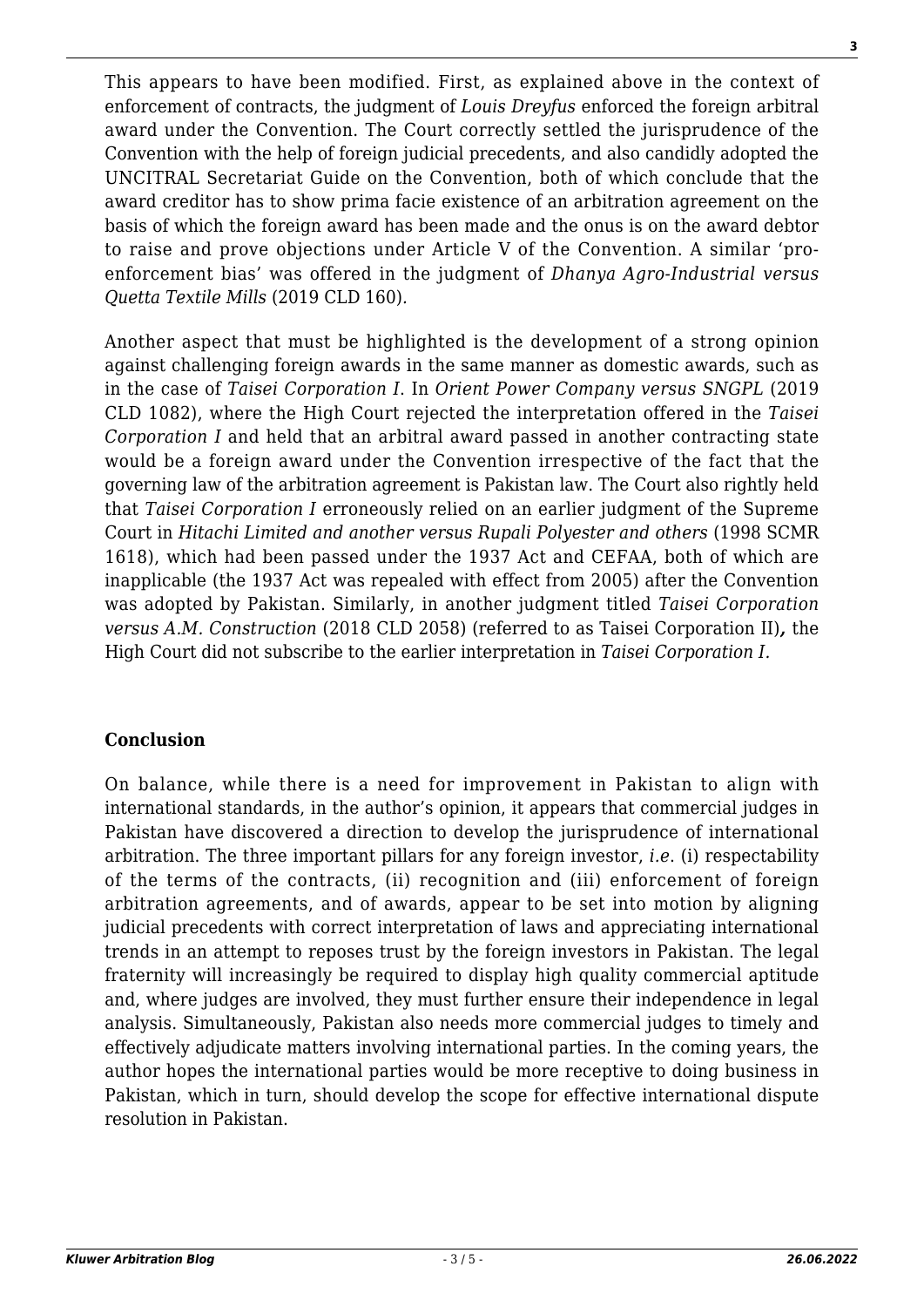*To make sure you do not miss out on regular updates from the Kluwer Arbitration Blog, please subscribe [here](http://arbitrationblog.kluwerarbitration.com/newsletter/). To submit a proposal for a blog post, please consult our [Editorial Guidelines.](http://arbitrationblog.kluwerarbitration.com/editorial-guidelines/)*

#### **Profile Navigator and Relationship Indicator**

Offers 6,200+ data-driven arbitrator, expert witness and counsel profiles and the ability to explore relationships of 13,500+ arbitration practitioners and experts for potential conflicts of interest.

[Learn how](https://www.wolterskluwer.com/en/solutions/kluwerarbitration/practiceplus?utm_source=arbitrationblog&utm_medium=articleCTA&utm_campaign=article-banner) **[Kluwer Arbitration Practice Plus](https://www.wolterskluwer.com/en/solutions/kluwerarbitration/practiceplus?utm_source=arbitrationblog&utm_medium=articleCTA&utm_campaign=article-banner)** [can support you.](https://www.wolterskluwer.com/en/solutions/kluwerarbitration/practiceplus?utm_source=arbitrationblog&utm_medium=articleCTA&utm_campaign=article-banner)



#### References

The Supreme Court of Pakistan in its judgment of *Maulana Abdul Haq Baloch versus Government of Balochistan* (PLD 2013 Supreme Court 641) declared the Chagai Hills

**↑1** Exploration Joint Venture Agreement dated 23-7-1993 (and all its addendums, ancillary agreements, novation agreements and any licenses issued) involving international investors to have been executed contrary to Pakistan's local law and therefore [set aside as illegal and void](http://arbitrationblog.kluwerarbitration.com/2012/02/27/pakistani-court-interference-in-arbitration-proceedings-yet-again/).

**↑2** Agreements (and all other connected agreements) involving international investors as The Supreme Court in its judgment (2012 SCMR 773) set aside the Implementation they were held to be executed in violation of law and on grounds of corruption.

**↑3** 2014 CLD 337; a case that stems from the Rental Power Plant's dispute.

Akbar Cotton Mills versus Ves/Ojuanojo Objedinensije Tech (1984 CLC 1605 (SB) and

**↑4** 1987 MLD 600 (DB)); Transcomerz Ag versus Kohinoor Trading (1988 CLC 1652); and Pakistan Insurance Corporation versus KotAddu Power (2002 MLD 829).